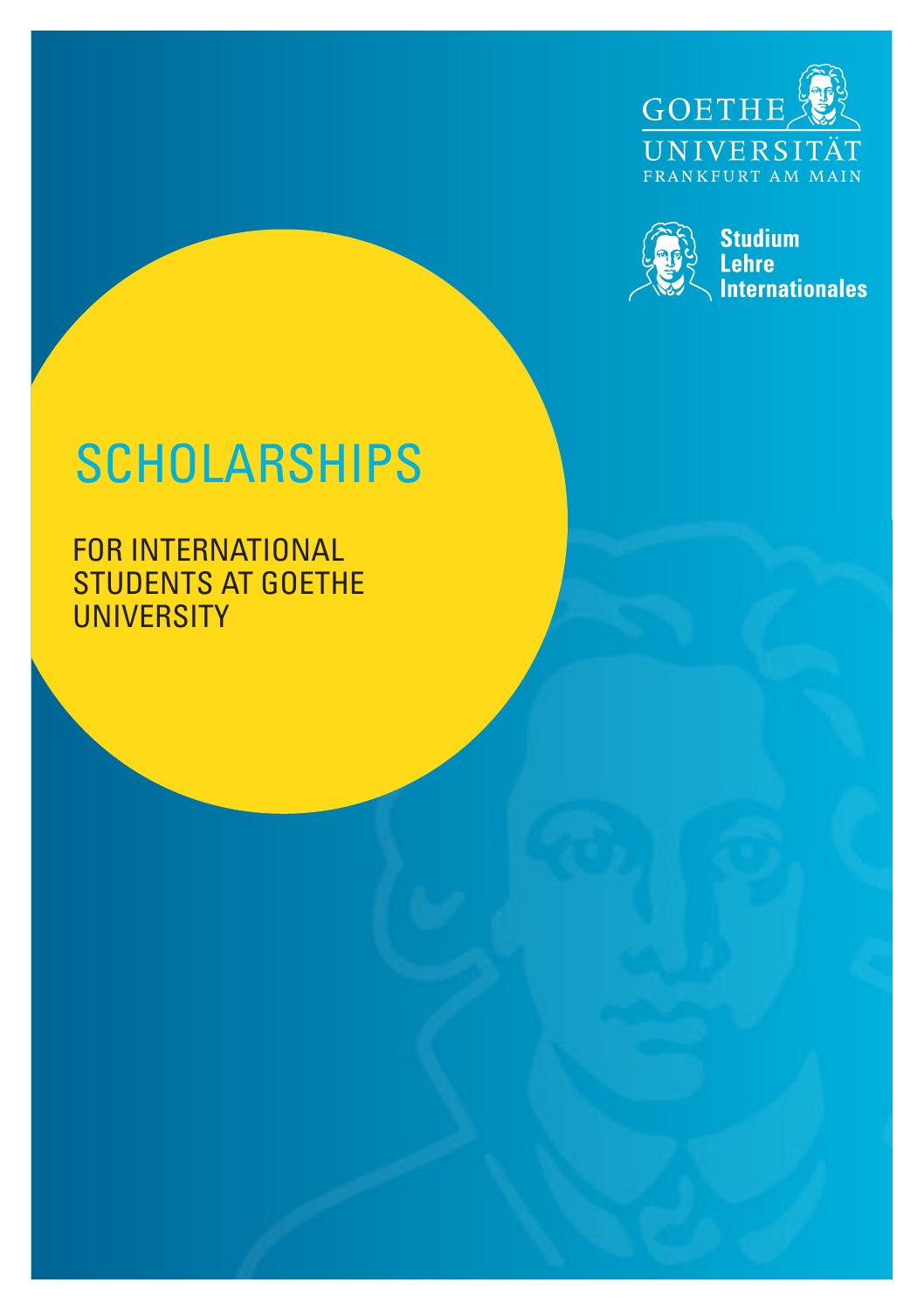# **CONTENTS**

# $\bigcap$

Things to know about Scholarships 3

# 02

Scholarships for International Students at Goethe University 6

# 03

| Scholarships for International |  |
|--------------------------------|--|
| Students in Germany            |  |

# 04

Talent Programmes 9

# 05

| Support Programmes for         |    |
|--------------------------------|----|
| Reintegration and Repatriation | 13 |

Goethe-Universität Frankfurt am Main Campus Westend PEG-Gebäude Postfach 3 Theodor-W.-Adorno-Platz 6 60323 Frankfurt am Main

international@uni-frankfurt.de Tel. 0 69 / 798 38 38

We do not assume liability for the information supplied! October 2020

# 01 THINGS TO KNOW ABOUT SCHOLARSHIPS

GOOD GRADES ARE IMPORTANT, but there are other criteria besides achievements at school or university that are often taken into consideration when deciding whether to award a scholarship, for example: your origin, religious denomination, social commitment, family background, or study subject. Different scholarship sponsors have different objectives – make sure you do your research thoroughly.

DIVERSE FORMS OF SCHOLARSHIP: International students can apply for support not only in their first semester, but especially in their later semesters or during Master's programmes. Furthermore, there are also scholarships or grants specifically for final papers and exams, a semester abroad or internships.

LITTLE EFFORT: Often all you need to apply is a CV, a motivational letter and sometimes a letter of reference.

SECURE YOUR FINANCIAL SITUATION DURING YOUR STUDIES: Sometimes scholarship are sufficient to cover your entire living costs (full scholarships).

THERE ARE MANY DIFFERENT OPPORTUNITIES: We have compiled a list of scholarship sponsors in Germany for you. However, you should also always research scholarship sponsors in your home country!

### **WHO IS ELIGIBLE FOR A SCHOLARSHIP?**

There are differences in whether and how the scholarships listed here are awarded to international students. Students are categorised in different groups that may receive different consideration:

- All students at Goethe University irrespective of their country of origin (this applies for example to the "Deutschlandstipendium")
- International students at Goethe University irrespective of their country of origin (this applies for example to graduation scholarships)
- Students from EU (and EEA) member states and/or "Bildungsinländer\*innen" pursuant to §8 BAföG (see below)(e.g. this applies to faith-based scholarships)
- Students from non-EU member states / so-called "Drittstaaten" (this applies for example to special programmes at the Friedrich-Ebert-Stiftung)

#### **WHAT IS THE SIGNIFICANCE OF §8 BAFÖG?**

BAföG (Bundes-Ausbildungs-Förderungs-Gesetz) is the national law governing educational grants and support. §8 of this law determines who is eligible for statefunded support for their studies in Germany ("Bildungsinländer\*innen") and what conditions must be met (e.g. certain age limits when taking up studies, income below a certain threshold). Since many scholarship sponsors receive state funding, they are bound to BAföG rules in their decisions about awarding scholarships. Some special programmes for international students are exempt from these rules.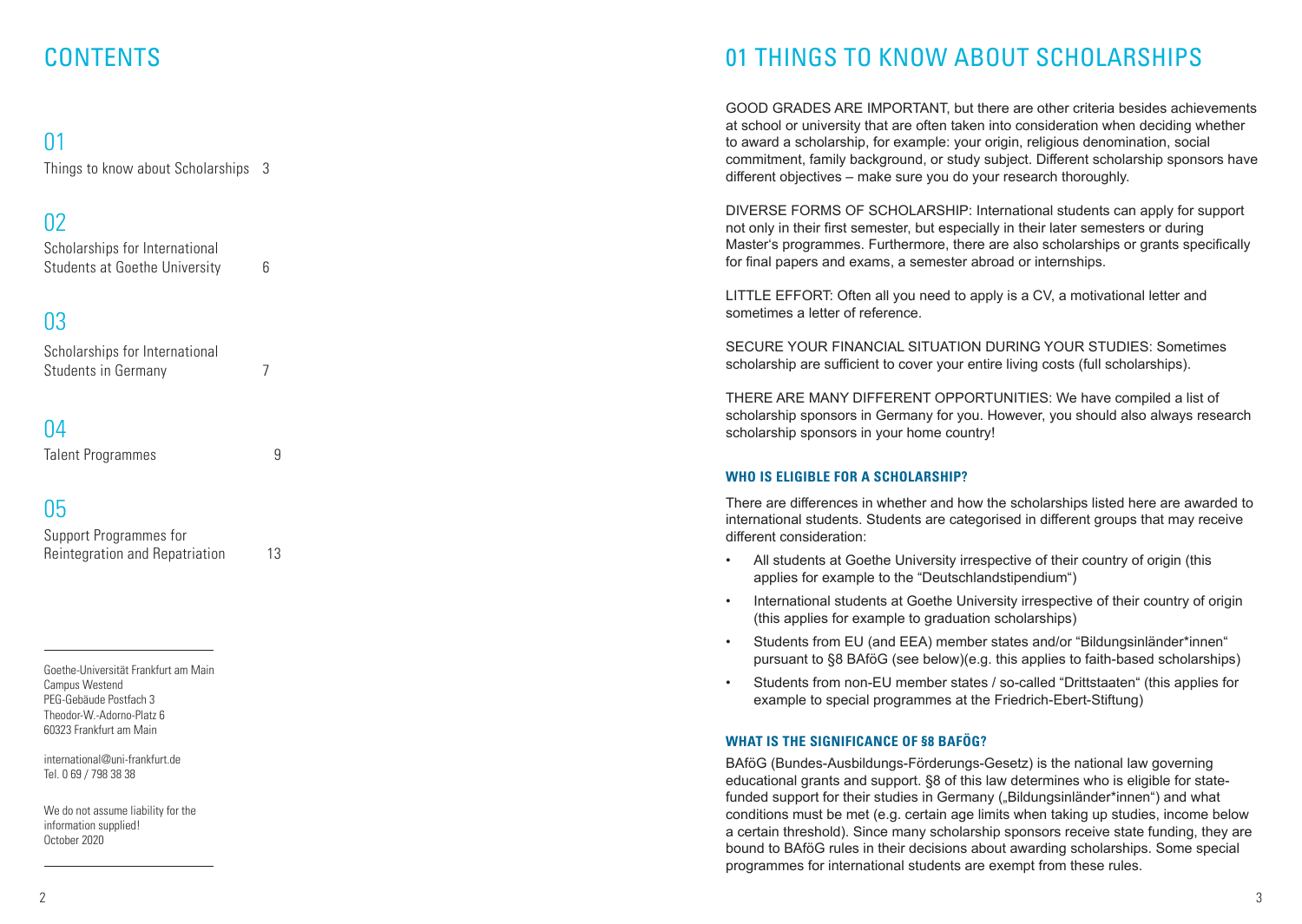### WHO CAN RECEIVE SUPPORT PURSUANT TO §8 BAFÖG? (EXCERPT)

- EU citizens who e.g. have lived in Germany for a minimum period of five years prior to taking up their studies, or who have, prior to taking up their studies, been in employment in Germany for a certain period of time
- recognised refugees or foreigners who are "geduldet" (tolerated)
- foreign students whose parents have been in employment in Germany for a few years at the time the student takes up studies

A detailed list of all those eligible for support and the applicable conditions can be found here: www.bafög.de

#### **TIPS ON FINDING AND APPLYING FOR SCHOLARSHIPS**

#### SCHOLARSHIP DATA BASES - THE RIGHT SCHOLARSHIPS FOR YOU:

DAAD DATABASE (GERMAN ACADEMIC EXCHANGE SERVICE): All scholarships offered by the DAAD and scholarships for international students offered by other scholarship providers: www.daad.de/stipendiendatenbank

#### STIPENDIENLOTSE (SCHOLARSHIP PILOT):

Scholarship database of the Federal Ministry for Education and Research. You can filter your research with various criteria: www.stipendienlotse.de

#### APPLY TO MORE THAN ONE SCHOLARSHIP

Apply for all the scholarships that fit your profile. But please note, however, that the scholarship providers associated with StipendiumPlus (> Talent programmes) exchange data about their applicants and may not consider multiple applications, so be careful with applying for these scholarships in parallel.

#### SHOW CONFIDENCE

Even if it feels a bit unfamiliar – describe your strengths and objective in strong, positive and detailed terms in your application. If a motivational letter is required, take your time with this and adapt it to each scholarship provider.

### KEEP DEADLINES AND MAKE SURE YOUR APPLICATION DOCUMENTS ARE CORRECT AND COMPLETE

Make sure, above all, that you submit your documents in good time and in accordance with the formal requirements of the scholarship provider. It is advisable to bring certified copies of important documents such as certificates and diplomas with you to Germany. Ask a native German speaker to proof-read your documents. There should not be any spelling errors in your application.

Tip: If you have questions regarding your application documents, check with Goethe University's Career Service. They will give you tips for improving your CV and your motivational letter. www.career.uni-frankfurt.de

### DON'T BE SHY TO ASK

If your application is not successful, don't be shy to ask why. Sometimes it was just a formality. And sometimes feedback will help you develop and grow, so you can apply for a scholarship again at a later point.

#### **SCHOLARSHIP COUNSELLING**

Here you will get recommendations as to which scholarship might be a good fit for an international student and tips on how to apply. In particular, you can find out about the graduation scholarships offered to international students by Goethe University.

#### **CONTACT**

Campus Westend PEG-Building Global Affairs Study and Teaching

Email: stipendien@uni-frankfurt.de Thu 11:00-12:00

Due to the current health situation related to the corona virus, we provide scholarship counselling digitally only. Please visit the link below to book an appointment: https://www.goethe-university-frankfurt.de/89617280/Digital\_Appointments

#### **SSC – COUNSELLING FOR SCHOLARSHIPS FOR ALL GOETHE UNIVERSITY STUDENTS**

The SSC (Studien-Service-Center) has consultation hours for any and all questions related to scholarships. They support you in your research for an appropriate scholarship, give useful tips for your application and answer general questions about scholarships.

#### **CONTACT**

Maria Schüssler

Campus Westend Container "Landesbetriebs Bau und Immobilien" 60323 Frankfurt am Main First floor, Room 208

Email: stipendien@uni-frankfurt.de Wed 09:00-11:00 h

Website: www.stipendien.uni-frankfurt.de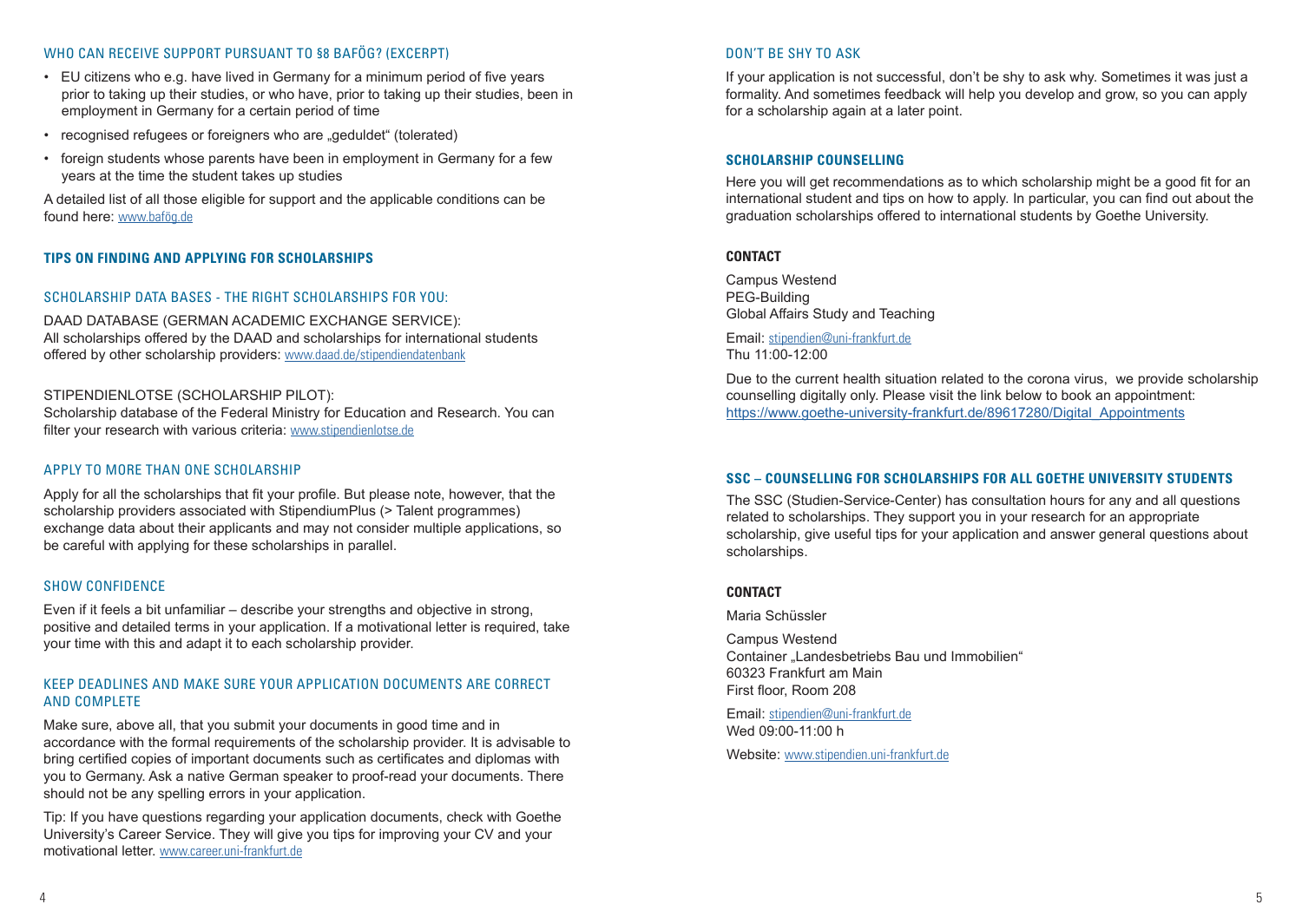# 02 SCHOLARSHIPS FOR INTERNATIONAL STUDENTS AT GOETHE UNIVERSITY

### **DEUTSCHLANDSTIPENDIUM OF GOETHE UNIVERSITY**

The Deutschlandstipendium is available for students of all nationalities at German universities, including Goethe University. It provides support to students whose career so far promises outstanding study results. It is available as of the first semester.

### CRITERIA REQUIRED AT GOETHE UNIVERSITY

Besides high achievements at school and/or university, requirements include social commitment, for example in clubs or in university politics, in church-run or political organisations, as well as getting involved in the social environment, family or a social institution. Any special obstacles resulting from a student's family or cultural origin are also taken into consideration.

#### TWO-STEP SELECTION PROCESS

In the first step, only grades achieved at school or university are evaluated. During the initial study phase, this means the grade achieved in the Abitur or, if applicable, other university entrance qualification is taken into consideration. During the main study phase of Bachelor's studies, a specific average grade is calculated for study and exam results achieved so far; and for Master's programmes, the grade achieved in the Bachelor's studies is taken into consideration. In the second step, the evaluation looks at social commitment, personal and social competences and particular personal achievements.

#### AMOUNT OF THE SCHOLARSHIP

300 EUR per month for the duration of one year, irrespective of any other income students or their parents may have. It is possible to apply for an additional year of support.

#### **CONTACT**

Email: ssc-ds@uni-frankfurt.de Website: www.deutschland-stipendium.uni-frankfurt.de

### **GRADUATION SCHOLARSHIPS**

Goethe University offers graduation scholarships for international students enrolled in Bachelor's and Master's programmes as well as programmes leading to a state examination. Applications are open to students of any subject area offered by Goethe University.

Requirements: registration for the final examination and/or thesis and, for medical students, preparation for the second part of the German medical examination.

Doctoral students and students studying for a second degree are not eligible for this scholarship. Likewise, students who are entitled to receive BAföG are not eligible for this scholarship, irrespective of whether they receive or have received BAföG or not.

The scholarship is awarded for a maximum of 6 months and to a maximum amount of 250-500 EUR per month.

Application deadlines: February 28th, June 30th and October 31st Further information: www.uni-frankfurt.de/stipendien\_international

# 03 SCHOLARSHIPS FOR INTERNATIONAL STUDENTS IN GERMANY

### **DEUTSCHER AKADEMISCHER AUSTAUSCHDIENST (DAAD; GERMAN ACADEMIC EXCHANGE SERVICE)**

The German Academic Exchange Service (DAAD) is the world's largest funding organisation for the exchange of international students and researchers. It supports German and foreign students with a variety of scholarship programmes (full and partial scholarships, internships and research visits, summer and winter schools, language courses).

Scholarship database: www.daad.de/stipendiendatenbank

Website: www.daad.de

### DAAD-SCHOLARSHIPS FOR INTERNATIONAL STUDENTS PLANNING TO COME TO GERMANY

- Support focuses on Master's and postgraduate programmes and on students who want to do their PhD in Germany
- There are special programmes for limited target groups (e.g. graduates of germanspeaking schools abroad) which allow applications for undergraduate studies
- A number of countries of origin are excluded from DAAD scholarships, for example if equivalent scholarships (e.g. government-funded scholarships) are available in the respective country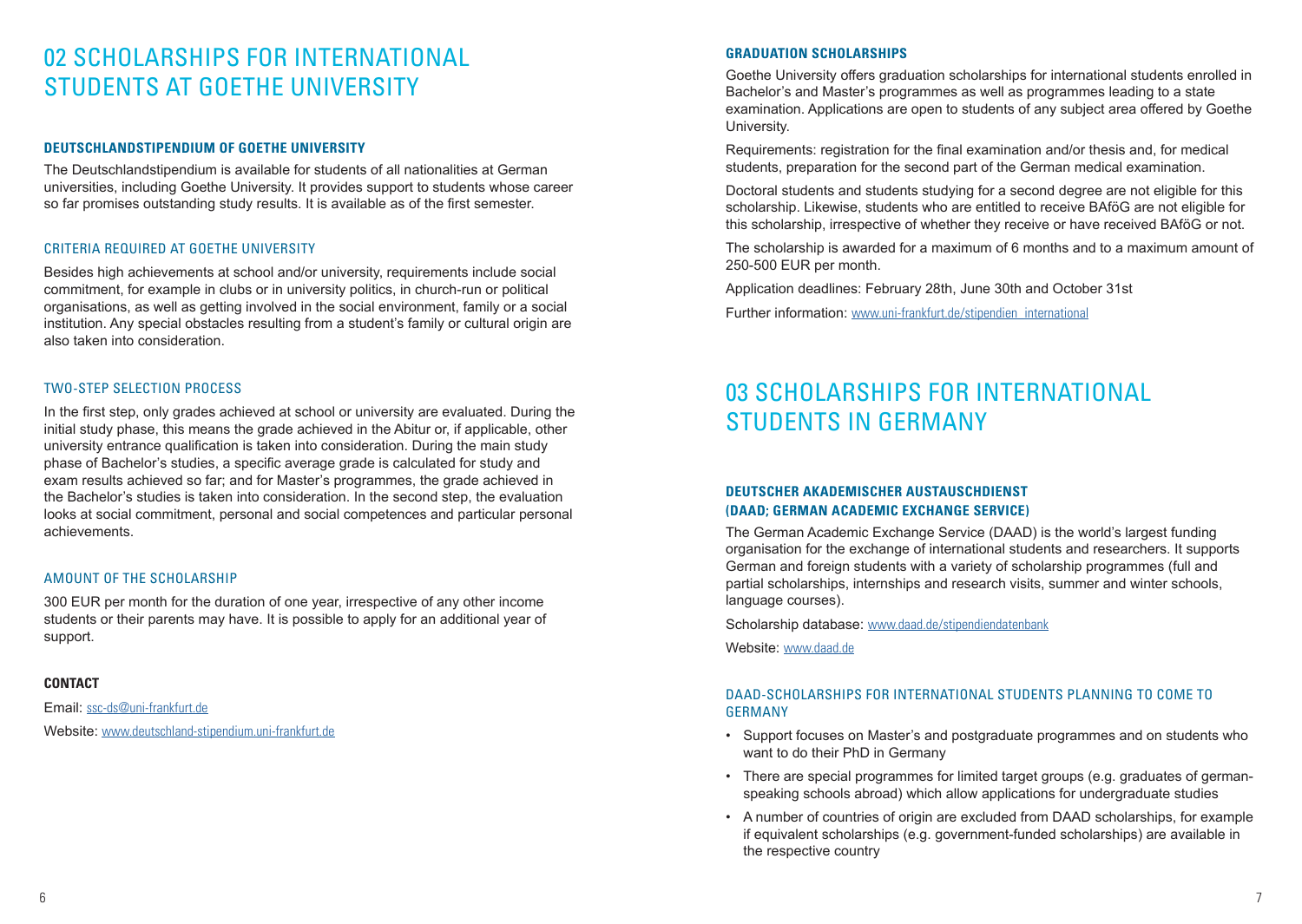• Students should apply while they are still in their home country via a German embassy, consulate or a DAAD office abroad. They must apply at the latest 15 months after their arrival in Germany (counting back from the DAAD's application deadline – on this date, the student may only have been in Germany for a maximum of 15 months)

# DAAD-SCHOLARSHIPS FOR FULL-TIME STUDENTS IN GERMANY WHO WOULD LIKE TO STUDY ABROAD FOR A YEAR

- This applies to all students who are enrolled in full-time studies at a German university, irrespective of their nationality
- Studies in the home country of the student in question are excluded (well-reasoned exceptions are possible)
- Support cannot be granted if students are already DAAD scholarship holders for their studies in Germany

Further information on application requirements: www.daad.de/ausland/studieren/bewerbung/de/59-bewerbung-um-ein-stipendium/

# **SCHOLARSHIP PROVIDERS FOR SPECIFIC TARGET GROUPS**

# OTTO BENECKE STIFTUNG E.V. SUPPORT FOR STUDY PREPARATIONS

This foundation specifically supports immigrants, refugees, asylum seekers, Jewish migrants, and late repatriates (with a certain form of residence permit respectively, e.g. Duldung, §§22+23 AufenthaltsG, joining spouses).

Applications must be submitted before the applicant turns 30. Support may be awarded only for study preparation such as attending a Studienkolleg (preparatory college), for language courses (as of level B2) and special preparatory courses for studies (e.g. TestDaF, TestAS).

Further information: www.obs-ev.de

# KATHOLISCHER AKADEMISCHER AUSLÄNDERDIENST (KAAD, CATHOLIC ACADEMIC SERVICE FOR FOREIGNERS)

The KAAD programme is designed for international students, in particular from developing and emerging countries, who want to return to their home country after graduating.

It is not possible to apply directly; scholarship candidates must be proposed by the katholische Hochschulgemeinde (KHG, catholic student communities) or partner committees abroad. You can ask someone from the KHG, whether you are eligible. Requirements are that you are catholic and/or open to interreligious dialogue.

Further information: www.kaad.de/stipendien

# EVANGELISCHER ENTWICKLUNGSDIENST (PROTESTANT DEVELOPMENT SERVICE) – "BROT FÜR DIE WELT"

The programme primarily targets candidates from developing countries who already have an academic degree and plan to return to their home countries after graduating.

The Evangelische Studierendengemeinden (ESG, protestant student communities) or regional Studienbegleitprogramme (STUBE) can suggest prospective candidates. There is a church/theology oriented scholarship programme as well as one focused on developmental politics and related issues.

Further information: info.brot-fuer-die-welt.de/stipendien

# WORLD UNIVERSITY SERVICE & STUBE – PREPARATIONAL INTERNSHIPS AND STUDY **STAYS**

For students from Africa, Asia and South America, who want to prepare their return via a study stay or internship in their home country. The stays should help to facilitate contacts and further knowledge of prospective professional fields. STUBE takes care of travel and insurance costs for those who are granted support.

Further information: www.wusgermany.de/de/auslaenderstudium/stube-hessen/bpsa

# 04 TALENT PROGRAMMES

In Germany, there are 13 Begabtenförderungswerke (institutions that foster the intellectually gifted and talented). These have joined together under the umbrella term of StipendiumPlus. The scholarship providers represented here have diverse religious, political or social points of focus, and therefore the conditions for awarding scholarships vary. There are full and partial scholarships. Sometimes scholarship holders will receive additional book allowances. Furthermore, they will receive immaterial support through free seminars and courses.

Further information: www.stipendiumplus.de

# **STUDIENSTIFTUNG DES DEUTSCHEN VOLKES**

The Studienstiftung des deutschen Volkes (German Academic Scholarship Foundation) is Germany's oldest and largest foundation sponsoring the intellectually gifted. According to its statutes, it fosters the "academic education of young people whose outstanding academic or artistic talent and personality promise special services to society". Selection and sponsoring of the candidates is unrelated to any political, ideological or religious requirements.

Application and support: Candidates can be proposed by teachers or apply directly. There is non-material support by way of networking, exchange, advice and a broad range of educational offers. In addition, all scholarship holders receive financial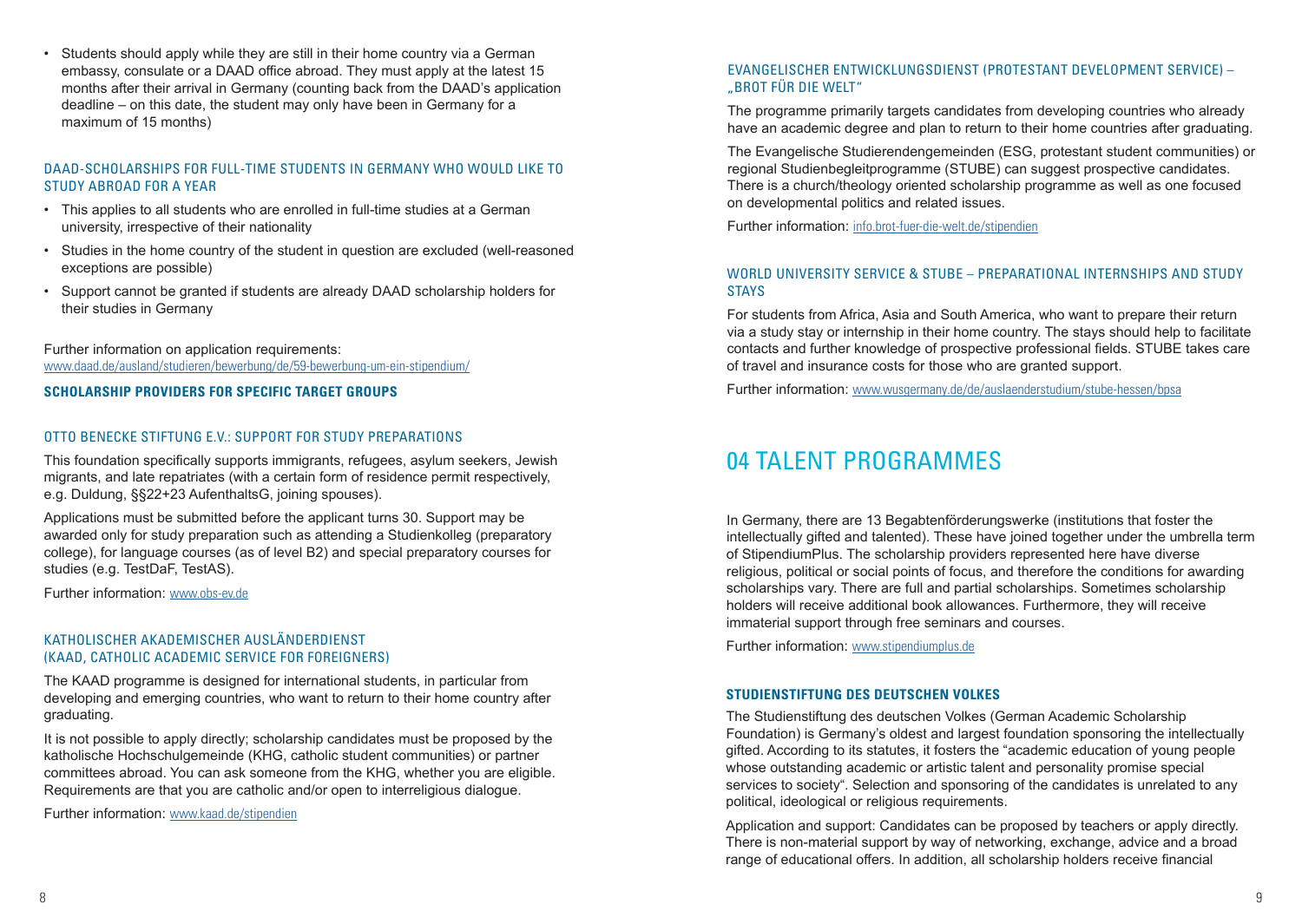support in the form of a monthly allowance to cover the costs of studying, and they can apply for an additional basic stipend. The foundation also offers funds for studies abroad.

Target group: Students from the EU and Bildungsinländer\*innen pursuant to §8 BAföG.

Further information: www.studienstiftung.de

# **POLITICAL FOUNDATIONS**

There are several foundations that are considered "affiliated to a political party", i.e. they are close to one of the major political parties in Germany. They look for scholarship candidates who relate to their ideals and values and show commitment and engagement accordingly.

Target group: International students from EU member states and students who are considered to be Bildungsinländer\*innen pursuant to §8 BAföG can usually apply in the same way a German student would. Some special programmes are available to other international students (non-EU). However, some foundations exclude them altogether.

# FRIEDRICH-EBERT-STIFTUNG:

- Target group: international students (different programmes for EU/§8 BAföG and non-EU): application for undergraduate studies possible
- Requirements: Excellent study results and socio-political activity
- Knowledge of German required
- Political affiliation: social democratic
- Information: www.fes.de/studienfoerderung

# FRIEDRICH-NAUMANN-STIFTUNG:

- Target group: international students (different programmes for EU/§8 BAföG and non-EU); support for students from non-EU countries is only offered for Master's studies
- Requirements: Excellent study results and socio-political activity
- Political affiliation: liberal
- Information: www.freiheit.org

# HEINRICH-BÖLL-STIFTUNG:

- Target group: all international students, support is only offered for Master's studies
- Requirements: Excellent study results and socio-political activity
- Excellent knowledge of German required
- Political affiliation: green, ecological, social
- Information: www.boell.de

# KONRAD-ADENAUER-STIFTUNG:

- Target group: international students (different programmes for EU/§8 BAföG and non-EU); support for students from non-EU members is only offered for Master's studies
- Requirements: Excellent study results and socio-political activity
- Knowledge of German required
- Political affiliation: Christian Democratic Union
- Information: www.kas.de

# HANNS-SEIDEL-STIFTUNG:

- Target group: Students from the EU and Bildungsinländer\*innen (§8 BAföG)
- Requirements: Excellent study results and socio-political activity
- Political affiliation: Christian Social Union
- Information: www.hss.de

# ROSA-LUXEMBURG-STIFTUNG:

- Target group: international students (different programmes for EU/§8 BAföG and non-EU); students from non-EU members can only be supported in their Master's studies or after completion of undergraduate studies, respectively
- Special programme: for students from Egypt, Libya, Lebanon, Tunisia, Yemen, Jordan, Morocco and Iraq, who want to study in Germany
- Requirements: Excellent study results and socio-political activity
- Excellent knowledge of German required
- Political affiliation: democratic socialism
- Information: www.rosalux.de

# HANS-BÖCKLER-STIFTUNG (FEDERATION OF GERMAN TRADE UNIONS):

- Target group: EU citizens and students who are considered Bildungsinländer\*innen pursuant to §8 BAföG, groups typically disadvantaged in educational matters
- Requirements: trade union activity and socio-political activity
- Political affiliation: trade unions
- Information: www.boeckler.de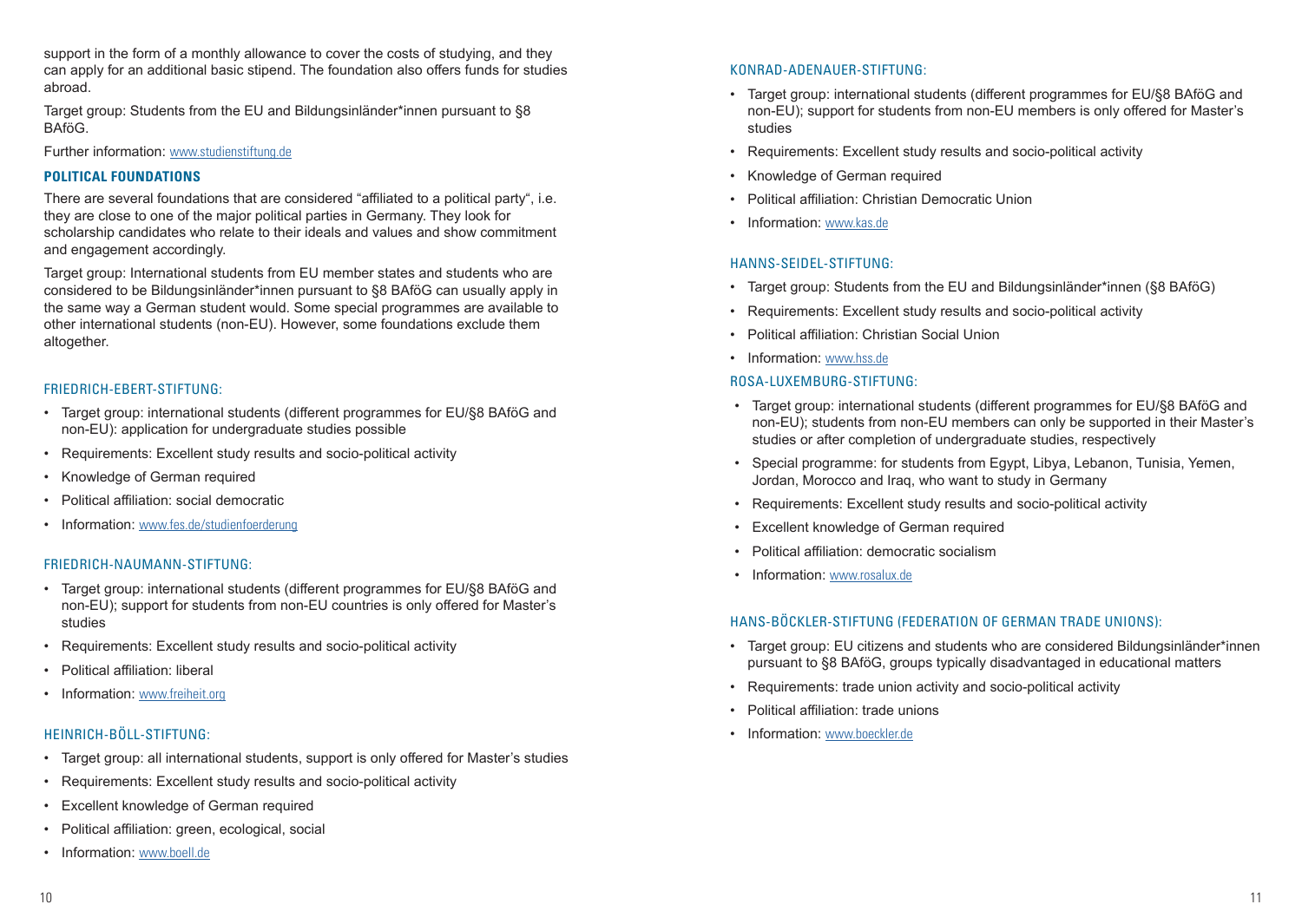### **FAITH-BASED FOUNDATIONS**

As a rule, you should belong to the denomination in question. Exceptions may be possible in individual, well-reasoned cases (does not apply for eles-Studienwerk).

Target group: Students from the EU and Bildungsinländer\*innen (§8 BAföG).

AVICENNA-STUDIENWERK (islamic): www.avicenna-studienwerk.de

CUSANUSWERK (catholic): www.cusanuswerk.de

EVANGELISCHES STUDIENWERK VILLIGST (protestant): www.evstudienwerk.de ERNST LUDWIG EHRLICH STUDIENWERK (jewish): www.eles-studienwerk.de

# **STIFTUNG DER DEUTSCHEN WIRTSCHAFT (FOUNDATION OF THE GERMAN INDUSTRY)**

Scholarships are awarded to students (Bachelor and Master) and doctoral candidates who demonstrate community spirit and entrepreneurship. Candidates are selected according to their level of performance, their commitment and their potential for development. They have the drive and the ability to assume responsible positions in the future to help shape society.

Target group: Students from the EU and Bildungsinländer\*innen (§8 BAföG).

Further information: www.sdw.org

### **FURTHER TALENT PROGRAMMES**

### KÖLNER GYMNASIAL- UND STIFTUNGSFOND

This endowment fund supports students with a special interest in and talent for science and social responsibility. Application is open to all international students in Germany. Support cannot be given before the 3rd semester.

Requirements: An average score of at least 2.0 on university entrance qualification certificate (Abitur, university assessment test); average marks of at least 2.5 on course assessments (credits, exam results); completion of your study course within the standard period of study; given sufficient reason, a period of study in excess of the standard study period by max. 30% is permissible; completion of a course of study before the age of 30.

Application periods: February 1st to March 1st, or August 1st to September 1st.

Further information: www.stiftungsfond.org

#### MAINCAMPUS – STIPENDIATENWERK DER STIFTUNG POLYTECHNISCHE GESELLSCHAFT FRANKFURT AM MAIN

This is a foundation dedicated to the support of students (undergraduate through to doctoral) in the universities and other institutes of higher education in Frankfurt. The foundation offers undergraduate and postgraduate students support in the following subject fields: natural sciences, technical disciplines, education, history, music and

music education, visual and performing arts, architecture.

You cannot apply for this directly! Instead, the university puts forward candidates that have distinguished themselves through outstanding personal and academic achievements, motivation and competency. You might talk to a lecturer or professor that knows you well, to be put forward.

Further information: www.sptg.de

### STIFTUNG BEGABTENFÖRDERUNG BERUFLICHE BILDUNG

This foundation supports people looking to enter a programme of study having already completed vocational training, having demonstrated a high degree of professional capability in their training and work, and with at least two years of job experience.

Target group: Students from the EU and Bildungsinländer\*innen (§8 BAföG).

Further information: www.sbb-stipendien.de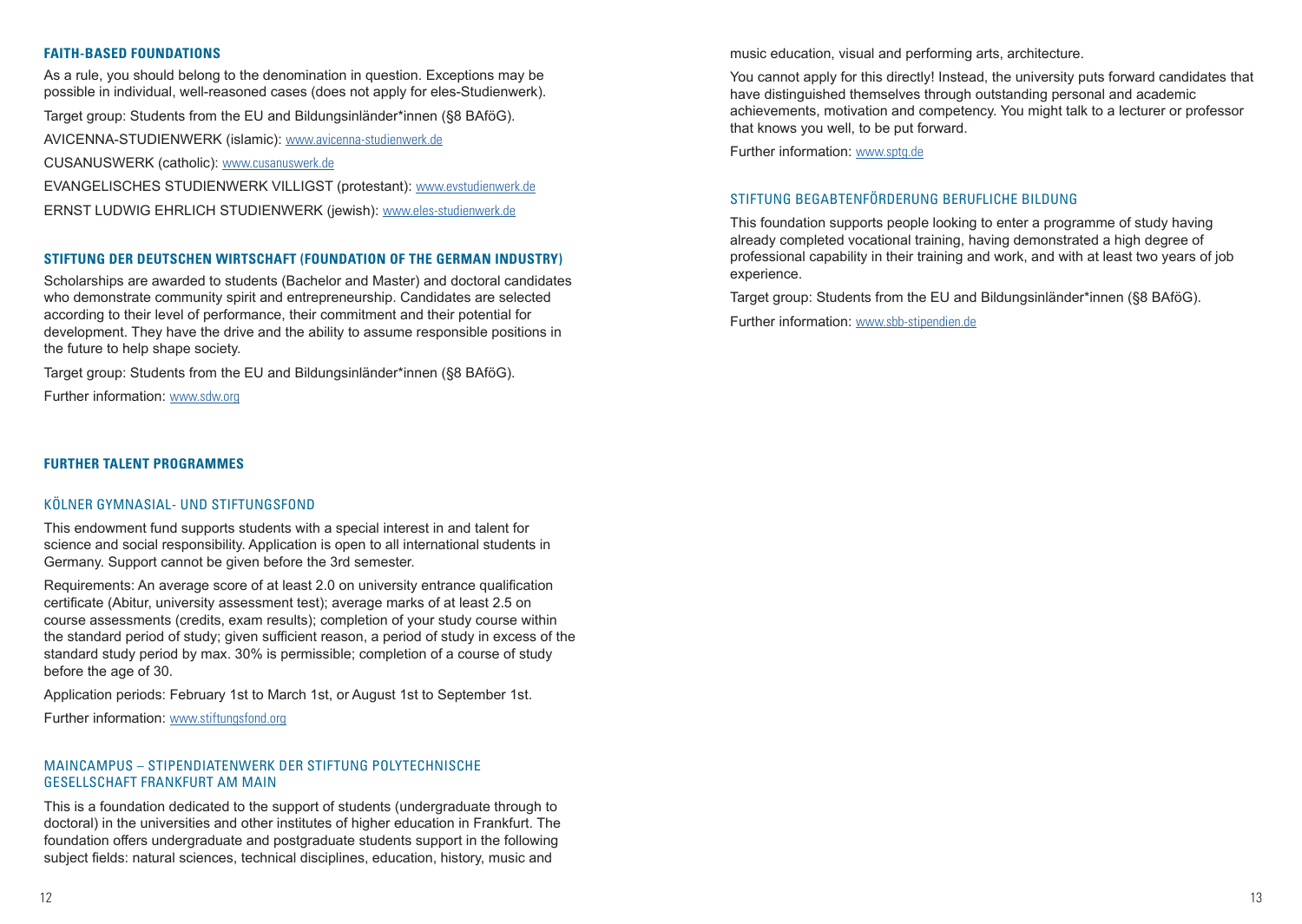# 05 SUPPORT PROGRAMMES FOR REINTEGRATION AND REPATRIATION

There are reintegration programmes mainly directed at nationals from developing countries in Africa, Asia and Latin America, who plan to return to their home countries after graduating in Germany. These programmes are targeted towards development objectives.

### **CENTRUM FÜR INTERNATIONALE MIGRATION UND ENTWICKLUNG (CIM)**

CIM has the objective to help technical experts and managers find employment worldwide. Its services include a database for job opportunities worldwide, listed by country, with a focus on developing and emerging countries.

In specific cases, there may be subsidies for travel costs, salaries and setting up a workplace for returnees.

Further information: www.cimonline.de

### **BROT FÜR DIE WELT – EVANGELISCHER ENTWICKLUNGSDIENST – REINTEGRATION PROGRAMME**

The reintegration programme targets specialists and graduates from Africa, Asia and Latin America who live in Germany but want to return to their home country after having been engaged in issues of developmental politics. The skills acquired in Germany should be used in developmental work in cooperation with partner organizations.

#### Further information: www.goethe-university-frankfurt.de/66882547/X\_Doc\_Flyer\_Reintegranten\_final\_EN.pdf

### **STUBE – PREPARATIONAL INTERNSHIPS AND STUDY STAYS**

For students from Africa, Asia and South America, who want to prepare their return via a study stay or internship in their home country. The stays should help to facilitate contacts and further knowledge of prospective professional fields. STUBE takes care of travel and insurance costs for those who are granted support.

Further information: www.wusgermany.de/de/auslaenderstudium/stube-hessen/bpsa

# NOTIZEN